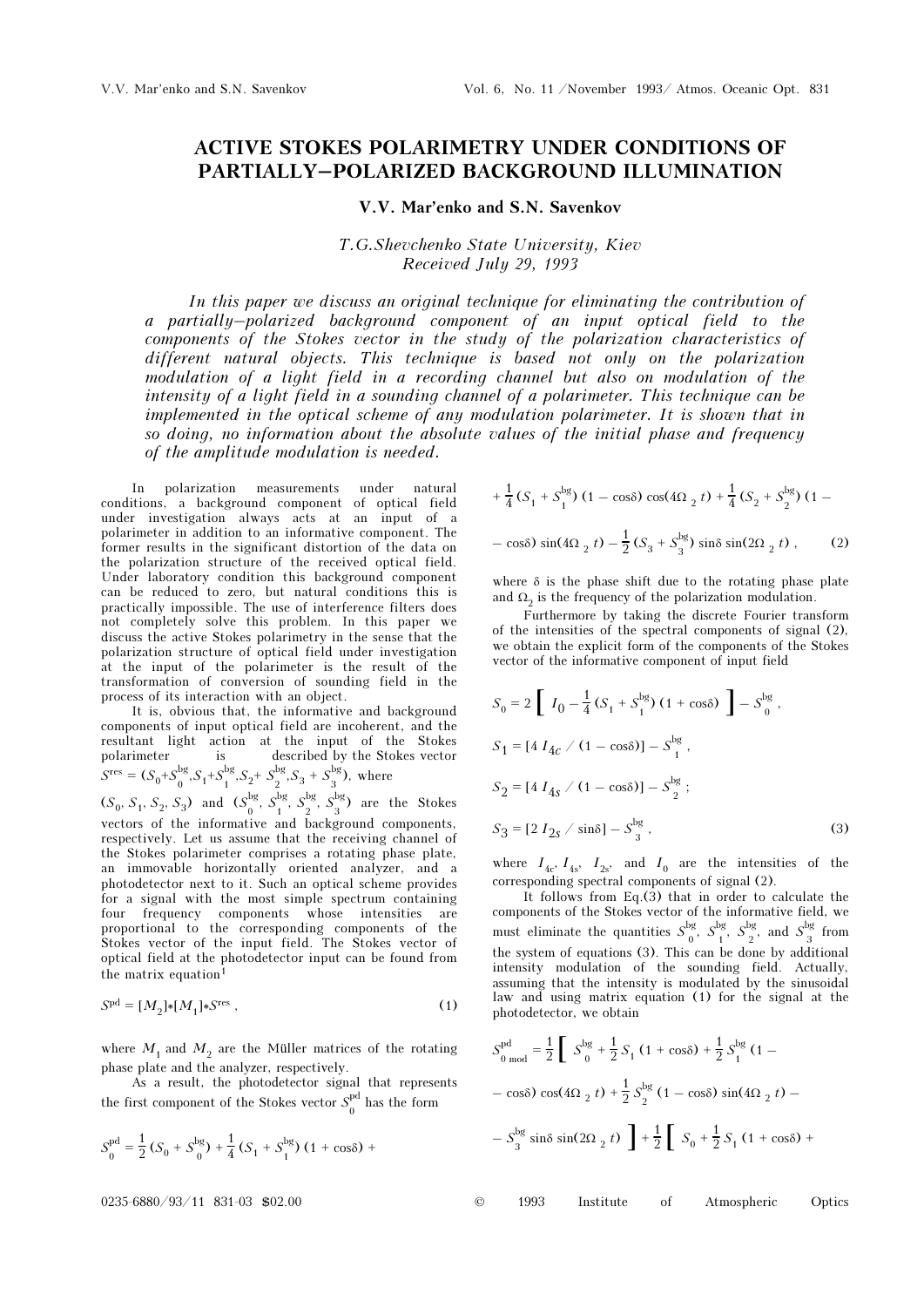$$
-S_3 \sin\delta \sin(4\Omega_2 t) \left[1 + \sin(\Omega_1 t)\right],
$$
 (4)

where  $\Omega_1$  is the frequency of modulation of the intensity of sounding optical field.

For  $\Omega_1 \gg 4\Omega_2$  the frequency spectrum of the photodetector signal is divided into two ranges: the low– frequency range caused by the modulation of polarization, and the high–frequency range caused by the intensity modulation. In this case the partially–polarized background component of the input field makes no contribution to the high–freguency photodetector signal. For instrumental separation of the frequency ranges  $4\Omega_2$ and  $(\Omega_1-4\Omega_2)$  must be separated fully by an order of magnitude. It is well known<sup>2</sup> that a rate of decay of the amplitude-frequency characteristics (AFC) of 80 dB per octave can be obtained by means of iterative passive filtration with 80–90 dB noise suppression outside the transmission band of a filter. When the informative and background components at the input of the polarimeter are equal to each other, the background contribution to the relative error in measuring the components of the Stokes vector of the informative field does not exceed 0.01%.

By calculating the intensities of the high–frequency signal components given by Eq. (4), we obtain

$$
S_0 = I_0 - [4 I_1 (1 + \cos \delta) / (1 - \cos \delta)],
$$
  
\n
$$
S_1 = 8 I_1 / (1 - \cos \delta),
$$
  
\n
$$
S_2 = 8 I_2 / (1 - \cos \delta),
$$
  
\n
$$
S_3 = -4 I_3 / \sin \delta,
$$
\n(5)

where  $I_0$  is the intensity of component of the signal (4) at the frequency  $\Omega_1$ ;  $I_1$ ,  $I_2$ , and  $I_3$  are the signal intensities at the frequencies sin  $(\Omega_1-4\Omega_2)$ , cos  $(\Omega_1-4\Omega_2)$ , and cos  $(\Omega_1-4\Omega_2)$ , respectively. The summed combination frequencies of signal (4) can also be used.

Of fundamental importance here is the fact that for measuring the components of the Stokes vector, in addition to the data on the absolute value of the polarization modulation frequency and its initial phase, the information is needed about the absolute value and the initial phase of the frequency of the intensity modulation and about the phase difference between the signals at these frequencies. In practice this means that the instrumental synchronization of the measuring process with the frequency of the intensity modulation as well as of these frequencies is needed. This can be avoided if we take the Fourier transform of the square of the signal intensity rather than of the signal given by Eq. (4) in the high–frequency range of the spectrum.

$$
(S_{0 \text{ hf(4)}}^{\text{pd}})^2 = \frac{1}{2} \int S_0^2 + \frac{1}{2} S_1^2 (1 + \cos \delta)^2 + \frac{1}{2} S_1^2 (1 - \cos \delta)^2 \cos^2(4\Omega_2 t) + \frac{1}{2} S_2^2 (1 - \cos \delta)^2 \sin^2(4\Omega_2 t) + S_3^2 \sin 2\delta \sin^2(2\Omega_2 t) + S_0 S_1 (1 + \cos \delta) + S_0 S_1 (1 - \cos \delta)^2 \cos^2(4\Omega_2 t)
$$

$$
-\cos\delta\cos(4\Omega_2 t) + S_0 S_2 (1 - \cos\delta)\sin(4\Omega_2 t) -
$$

$$
- 2S_0 S_3 \sin \delta \sin(2\Omega_2 t) + \frac{1}{2} S_1^2 (1 - \cos \delta) \cos(4\Omega_2 t) +
$$
  
+  $\frac{1}{2} S_1 S_2 (1 - \cos 2\delta) \sin(4\Omega_2 t) - S_1 S_3 (1 +$   
+  $\cos^2 \delta$ )  $\sin \delta \sin(2\Omega_2 t) + \frac{1}{2} S_1 S_2 (1 -$   
-  $\cos \delta$ )<sup>2</sup>  $\cos(4\Omega_2 t) \sin(4\Omega_2 t) - S_1 S_3 (1 -$   
-  $\cos \delta$ )  $\cos(4\Omega_2 t) \sin(2\Omega_2 t) \sin \delta - S_2 S_3 (1 -$   
-  $\cos \delta$ )  $\sin(4\Omega_2 t) \sin(2\Omega_2 t) \sin \delta$   $\sin^2(\Omega_1 t)$ . (6)

The analysis of Eq.(6) shows that the values  $S_0$ ,  $S_1$ ,  $S_2$ , and  $S_3$ , can be found from the expression for the intensities of the fundamental, second, and fourth harmonics of the polarization modulation frequency, i.e., from the system of equations

$$
I_0 = S_0^2 + \frac{1}{4} S_1^2 (1 + \cos \delta)^2 + \frac{1}{8} S_1^2 (1 - \cos \delta)^2 +
$$
  
+  $\frac{1}{8} S_2^2 (1 - \cos \delta)^2 + \frac{1}{2} S_3^2 \sin 2\delta + S_0 S_1 (1 - \cos \delta)$ ,  

$$
I_{4s} = S_0 S_2 (1 - \cos \delta) + \frac{1}{2} S_1 S_2 (1 - \cos 2\delta)
$$
,  

$$
I_{2s} = -2 S_0 S_3 \sin \delta - S_1 S_3 (1 + \cos \delta) \sin \delta -
$$
  

$$
-\frac{1}{2} S_1 S_3 (1 - \cos \delta) \sin \delta
$$
,  

$$
I_{4c} = -\frac{1}{2} S_3^2 \sin \delta + S_0 S_1 (1 - \cos \delta) + \frac{1}{2} S_1^2 (1 - \cos 2\delta)^2
$$
.

It can also be shown that in general the Jacobian of the system of equations (7) is nonzero.

Thus the intensity of the sounding field can be additionally modulated to eliminate the effect of the partially–polarized background component on the results of measuring the Stokes vectors of the informative field. In so measuring the Stokes vectors of the informative field. In so doing we don't need any information about the absolute value and the initial phase of the intensity modulation frequency. Moreover, our analysis shows that this frequency may arbitrarily vary with time, but these variations must be slower than the quadrupolar polarization modulation frequency. This allows one to use electromechanical modulators.

Let us consider the implementation of the technique of double modulation in the above described polarimeter with the use of mechanical chopper for the intensity modulation. After the chopper the sounding field takes the form of a train of pulses whose shapes are nearly rectangular, i. e., the pulse modulation of the intensity is carried out. Then using the representation of the pulse train in the form of a Fourier series and Eq. (1) for the photodetector signal on account of Eq.(2) we found

$$
S_{0 \text{ imp}}^{\text{pd}} = S_{0(2)}^{\text{pd}} \left[ 1 + \frac{2}{\pi} \sum \frac{1}{(2\kappa + 1)} \sin ((2\kappa + 1)\Omega_1) \right]. \quad (8)
$$

The signal given by Eq. (8) is analogous to the signal given by Eq. (4) in the structure of the frequency spectrum. If we neglect all the terms of the Fourier series except the first one, a situation occurs that completely coincides with the aforementioned one for the sinusoidal intensity